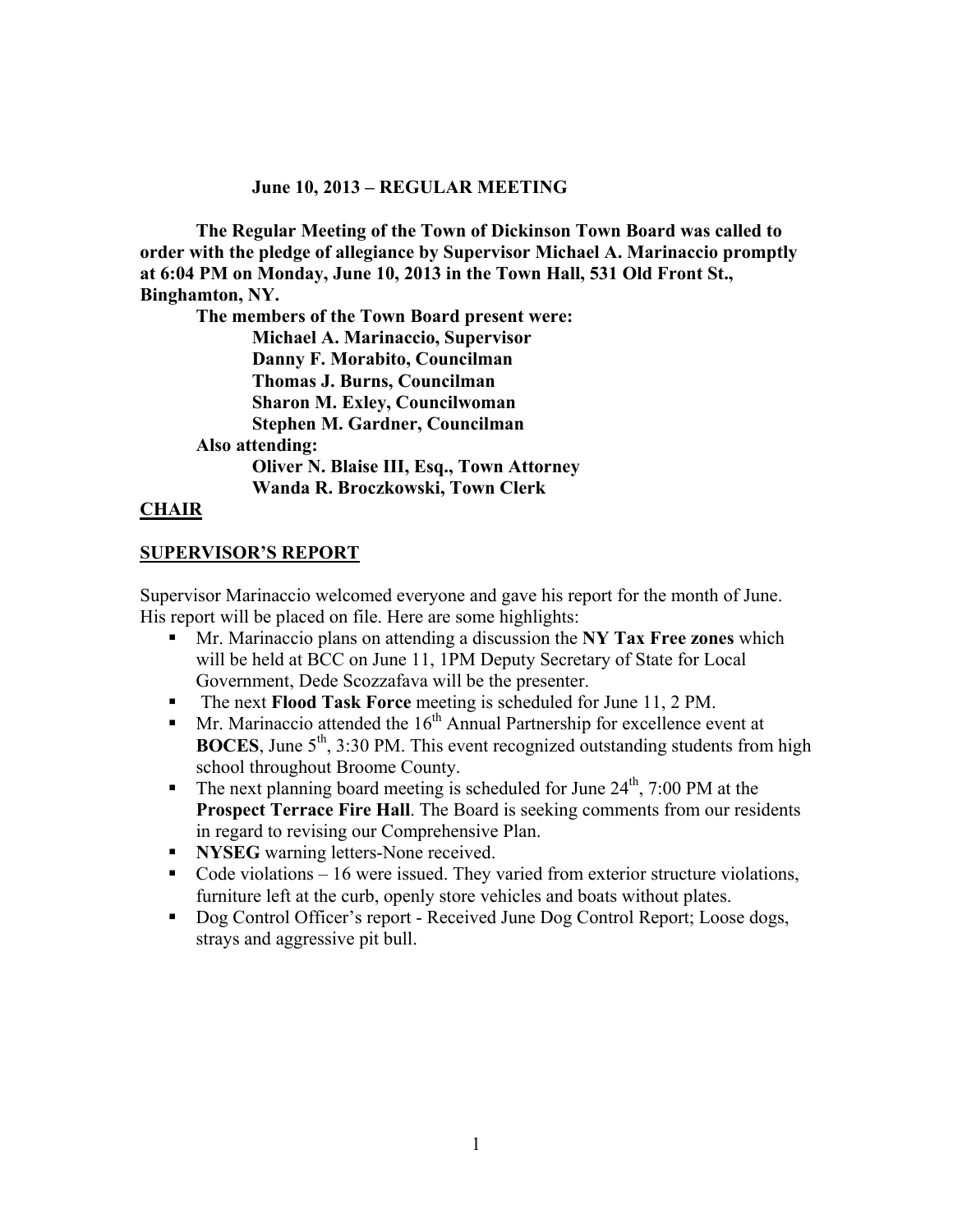### **PUBLIC COMMENT**

Supervisor Marinaccio asked if anyone had any questions or comments before we started the meeting. Resident Thomas Laskowski of 15 Bellaire Avenue expressed interest in purchasing 13 Bellaire Avenue. The appraised value of \$4,200 would be his offer and he would be responsible for any legal fees. We could take action after our Executive Session at the end of the meeting.

Resident Jim Love commented about the sewage treatment issues. Regarding the \$200,000 **BJCJST** bill feels we cannot continue to proceed but town needs to take action. Does it come back to the contract? Per Attorney Blaise, in the mid to late 60's these contracts were signed. Contract does not say the Board should be presented with details. There is a formula and they use that formula and flow rate.

In the 1990's the outside users got together from all the users asking for accounting procedures. A financial analysis would cost us thousands of dollars. Towns got together with best lawyers and found out we cannot change the contract. It is a little better today vs. 10 or even 5 years ago. Yes, there is incompetence. Mr. Blaise stated it's a very complex contract. Unfortunately, when the plant was built it could not take the combined flows yet they allowed additional municipalities to be added on even though they knew the plant was faulty.

Resident Leonard Gee asked if the 33% increase is across the board for all the towns. Supervisor Marinaccio responded, the answer is yes. The communication will it get better? We hope it will and stated it has to improve. Resident Love spoke for another 10 minutes and he felt the town should not pay the \$200,000 bill.

#### **APPROVAL OF MINUTES**

On a motion by Councilwoman Exley seconded by Councilman Morabito to approve the Work Session of May 6, 2013 and Regular Meeting Minutes of May13, 2013. All in favor. Vote -5 Ayes, Nays-0.

#### **ABSTRACT for Voucher #6**

Abstract Summary of Audited Vouchers for Funds respectively in the amount of \$233,633,03. He noted it was a little high but there were highway bills for necessary projects. On Motion from Councilman Burns, seconded by Councilman Morabito to approve. Vote  $Ayes - 5$ , Nays  $- 0$ .

 Supervisor Marinaccio voting Aye Councilman Morabito voting Aye Councilman Burns voting Aye Councilwoman Exley voting Aye Councilman Gardner voting Aye Unanimously passed and noted as duly adopted.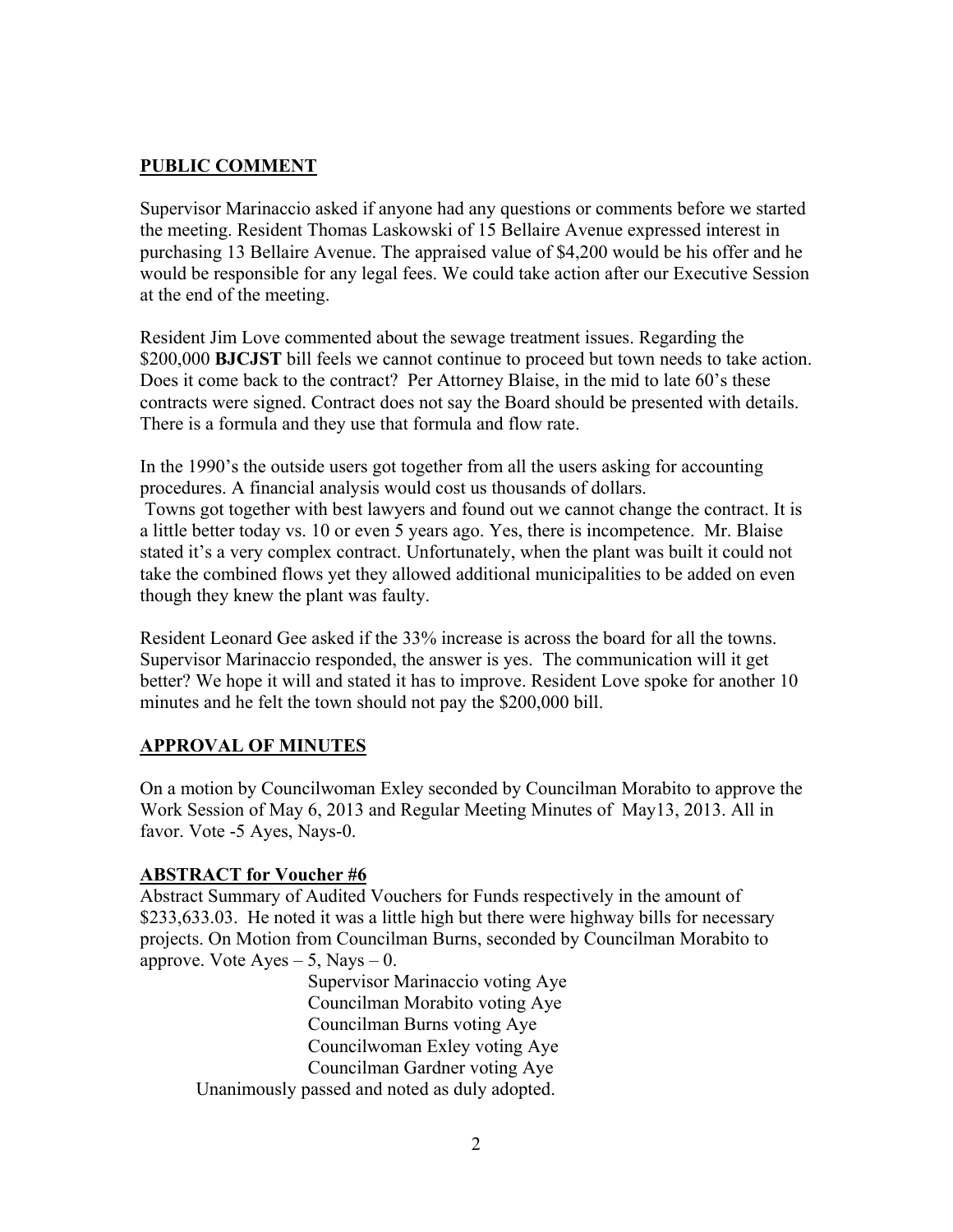# **ATTORNEY**

#### **RESOLUTION 2013-22**

The following Resolution was offered by Councilwoman Exley, who moved its adoption, seconded by Councilman Burns to wit:

BE IT RESOLVED, by the Town Board of the Town of Dickinson, Broome County, New York as follows: **Schedule public hearing requiring trash cans for disposal of household waste to delete the language of Bags to Town Wide.** 

The question of adoption of the foregoing Resolution was duly put to a vote on roll call which resulted as follows: All in favor. Vote  $Ayes - 5$ , Nays  $- 0$ .

 Supervisor Marinaccio voting Aye Councilman Morabito voting Aye Councilman Burns voting Aye Councilwoman Exley voting Aye Councilman Gardner voting Aye

All in favor.

#### **UNIFORM TRAFFIC TICKET WITH VILLAGE**

Regarding the status of this it is now with the village for final review.

#### **RESOLUTION 2013-23**

The following Resolution was offered by Councilman Morabito, who moved its adoption, seconded by Councilman Gardner to wit: BE IT RESOLVED, by the Town Board of the Town of Dickinson, Broome County, New York as follows: **Secretary of State as Agent for receipt of Notices of Claim**  The question of adoption of the foregoing Resolution was duly put to a vote on roll call which resulted as follows: All in favor. Vote  $Ayes - 5$ , Nays  $- 0$ . Supervisor Marinaccio voting Aye Councilman Morabito voting Aye Councilman Burns voting Aye Councilwoman Exley voting Aye Councilman Gardner voting Aye

All in favor.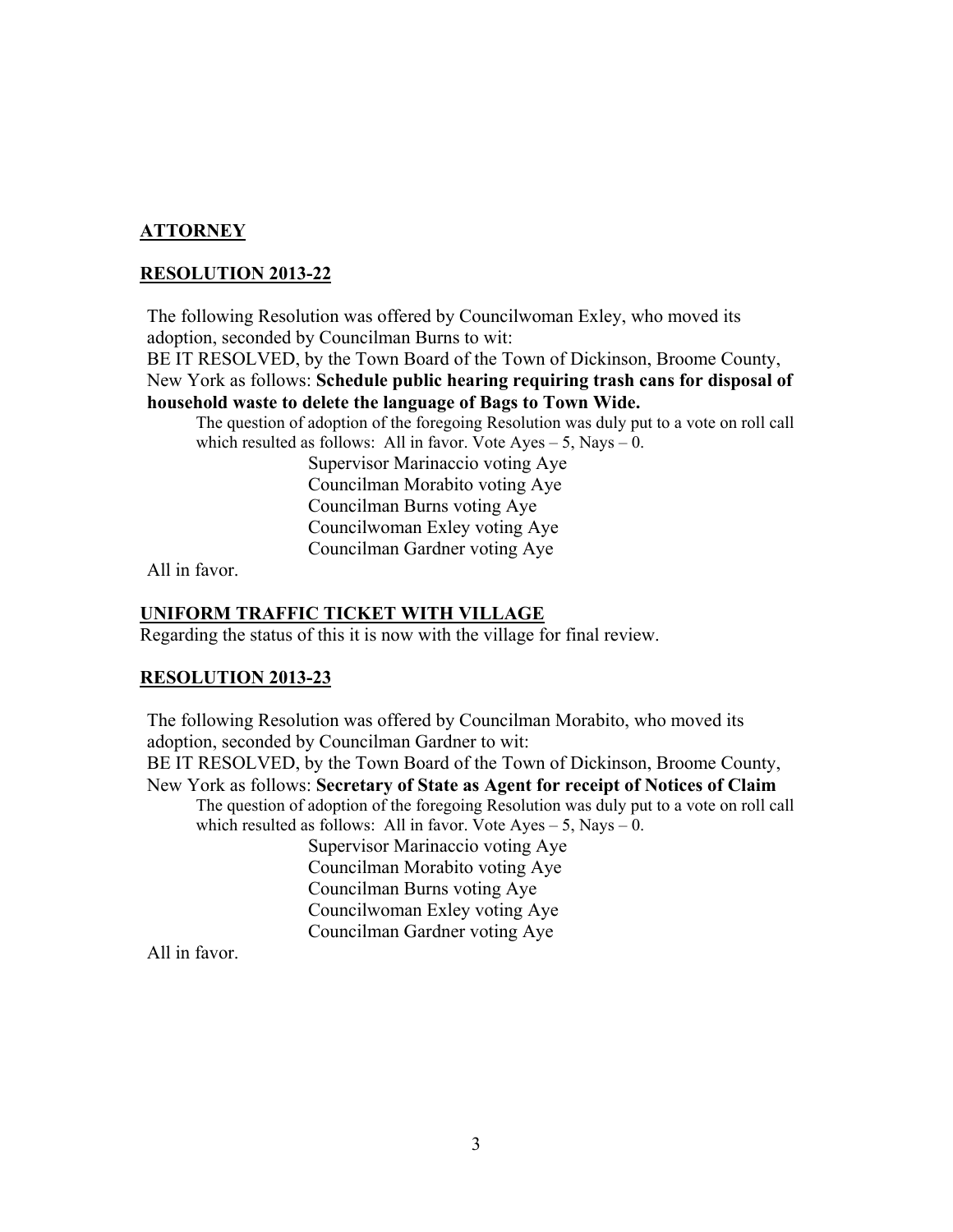# **RIGHT OF WAY FOR PHELPS STREET PROPERTY**

Regarding the status of this property, it will be discussed in the Executive Session.

# **GARBAGE DISTRICT BID PACKET**

Attorney Blaise will put the bid package together for the July  $8<sup>th</sup>$  meeting.

## **SUMMER SCHEDULE**

July 8th begins our summer schedule of July, August and September combining our Work Session with the Regular Meeting on the second Monday of those months with a start time of 5:30 P.M.

# **CHAIR**

## **SEWER RENT INCREASE SCHEDULE PUBLIC HEARING**

There is a need to increase the sewer rent due to the rate increase from the **Binghamton-Johnson City Joint Sewage Treatment Facilities (BJCJST).** Supervisor Marinaccio requested a motion for a public hearing on July 8, 2013 to:

- Increase the rate to  $$7.50$  per 100 cubic feet
- Conduct two (2) 'special' readings; July and September
- Incorporate quarterly billing; December/March/June/September
- 'Special' Reading during the months of July and September
- Flat rate users bill be split or divided by four  $(4)$

On a motion by Councilman Gardner seconded by Councilwoman Exley to approve the Public hearing for the Sewer rent increase to be held on July 8<sup>th</sup>, 2013**.** All in favor. Vote -5 Ayes, Nays-0.

# **BC LEGISLATURE, SALES TAX RESOLUTION**

Sales tax on hold until September 2013.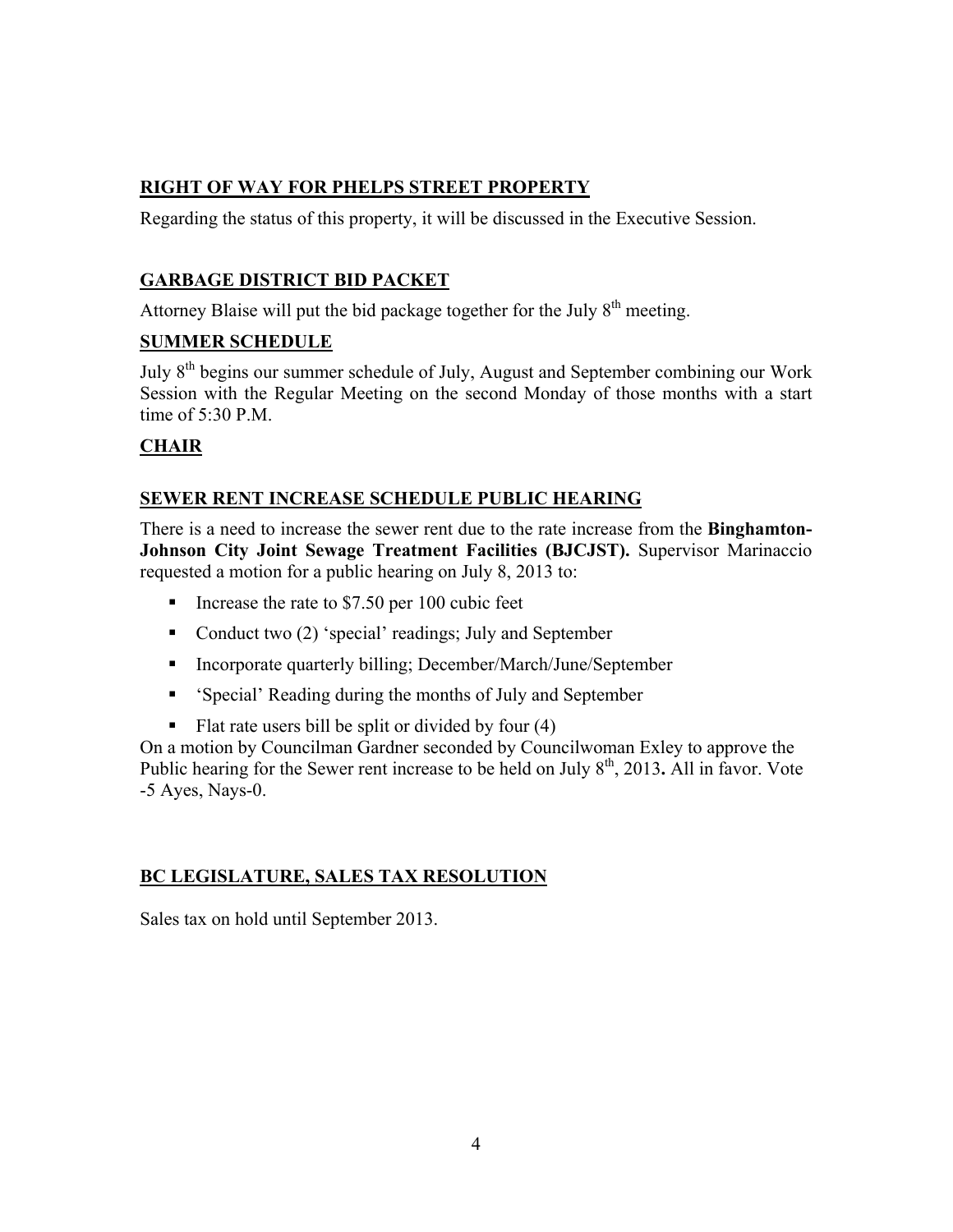# **COMMITTEE REPORTS:**

## **PUBLIC WORKS – WATER & HIGHWAY DEPARTMET**

- 1. Public Works Commissioner Kie reported the materials for the Old State Road water tank project are in and plan to complete this phase by the end of the week.
- 2. Public Works Commissioner Kie stated the curbs on Rosedale will have back fill and top soil installed.
- 3. Mr. Kie will begin paving when he can obtain the milling machine.
- 4. Mr. Lake, Engineer for the Town reported **CMOM** is moving along.

#### **PLANNING BOARD**

Their updates of the Comprehensive Plan are ongoing.

## **ZONING BOARD**

None.

## **CODE ENFORCEMENT**

Code Enforcement Rafferty was contacted by Hulbert Engineering that by mid-July will be ready for presenting their progress to the Planning Board sometime in July.

# **MS4**

Ron Lake, MS4 proposal June 1<sup>st</sup>. Mr. Lake will submit it to the Town Clerk.

Public Works Commissioner Kie and Danny Miller of the water department are saving money on the tank.

#### **MONTHLY FINANCIAL REPORTS**

Councilman Morabito made a motion to accept the 2013 Monthly Financial Report(s) for the months of January and February. On motion of Councilman Morabito and seconded by Councilman Burns. All in favor.